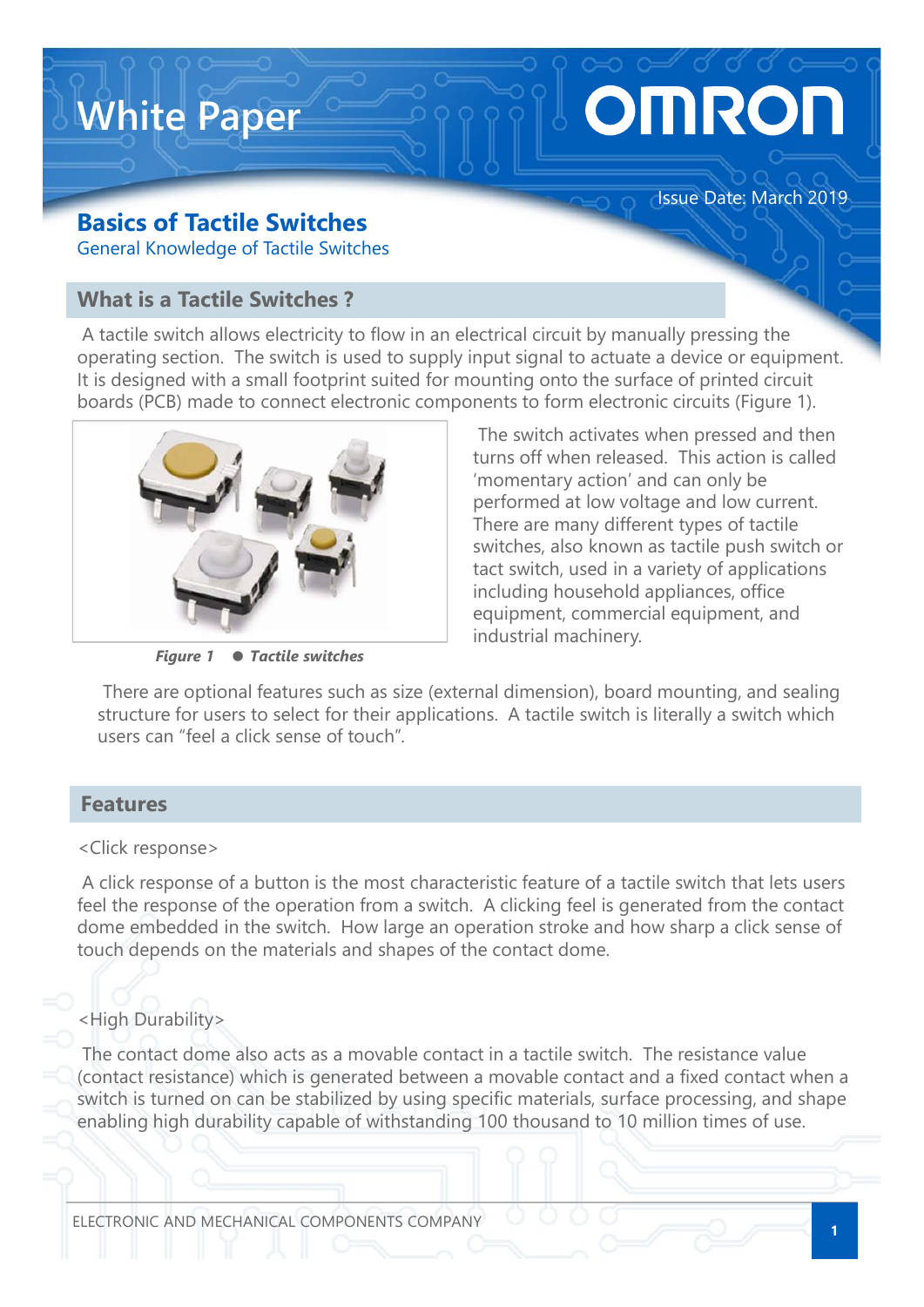# White Paper White Paper<br>Basics of Tactile Switches<br>General Knowledge of Tactile Switches<br>Models White Paper<br>Basics of Tactile Switches<br>General Knowledge of Tactile Switches<br>Models<br>There are two types of tactile switches: Standard tactile switch and sealed tactile switch. The

### **Models**

There are two types of tactile switches: Standard tactile switch and sealed tactile switch. The sealed tactile switches are dust protected and water resistant to withstand harsh environmental conditions. They are further sub-categorized into two types: PCB insert hole terminals type and PCB surface mounted terminals type. For PCB insert hole terminals type, terminals are **Example 18 Solder Scheme Scheme Scheme Scheme Scheme Scheme Scheme Scheme Scheme Scheme Scheme Scheme Scheme Scheme Scheme Scheme Scheme Scheme Scheme Scheme Scheme Scheme Scheme Scheme Scheme Scheme Scheme Scheme Scheme** type, terminals are surface-mounted and soldered on the PCB. These switches can be transported in a standalone package, or using a taping packaging method where a carrier tape holds the switches in place with clearance between them.

Other variations include horizontal push button type, long-stroke type, and ultra subminiature type switches and many more, ranging from different shapes and specifications that cater to various applications (Figure 2).

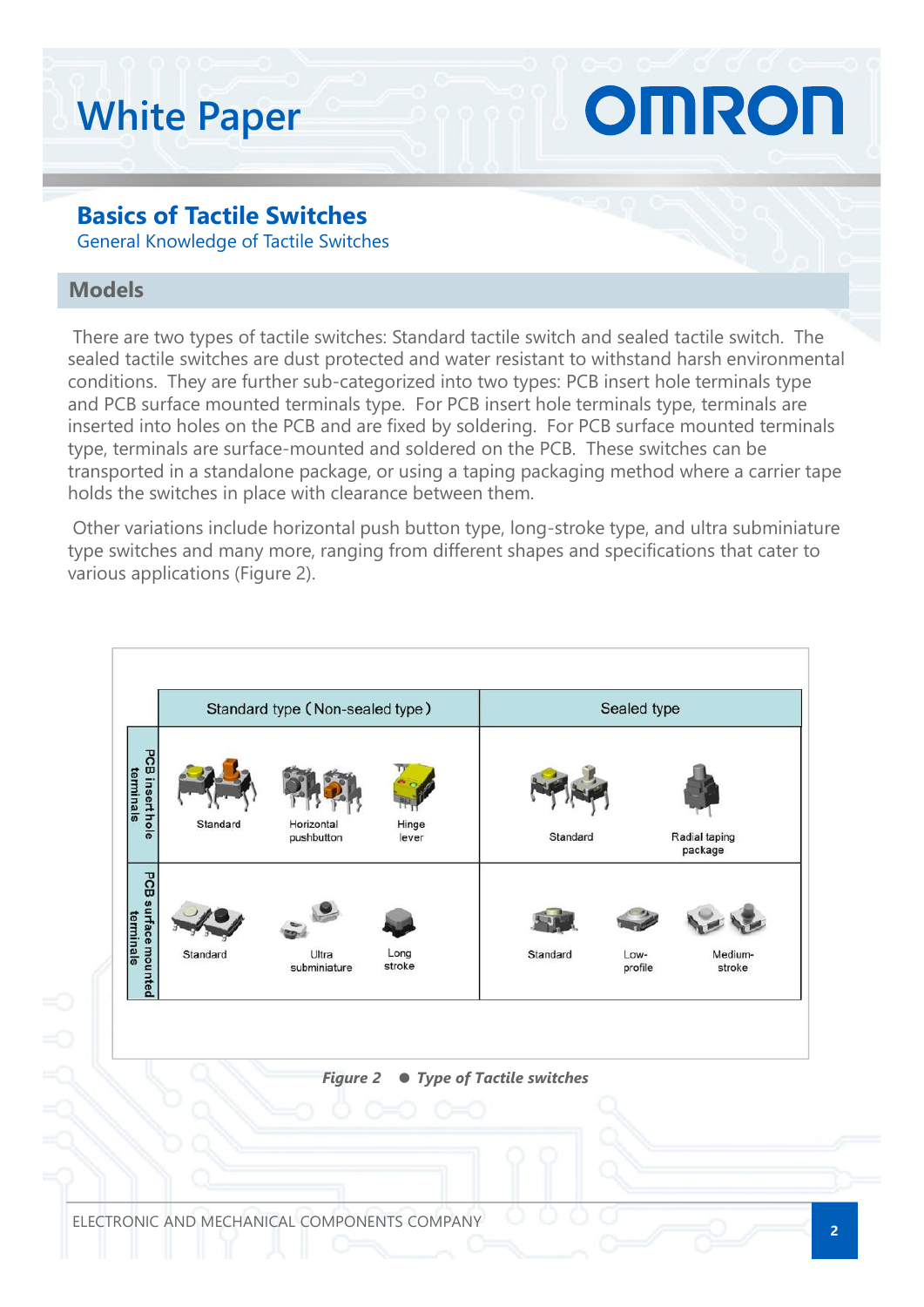# OMRON White Paper

## Basics of Tactile Switches

General Knowledge of Tactile Switches

#### **Basic Structure Structure**

In general, typical tactile switch consists of: a cover (1), a plunger (2), a contact dome (3), and a base (4) (Figure 3).



Figure 3 ● Basic structure of tactile switches

The cover protects the switch's internal mechanisms. Basic covers are typically made of metal and are swaged to the base. There are also covers that include a ground terminal for static electricity protection (Figure 4).



Figure 4 ●Cover w/ ground terminal (left) and cover w/o ground terminal (right)

The switch plunger is a button pusher (pushed manually) to activate the switch. It relays the pressed forced to the contact<br>dome. The plunger surface is arranged<br>with a flat surface or a projected surface.<br>Our major tactile switches have options of<br>both flat and projected type (Figure 5).<br>Typically, p allow long strokes (Figure 6).





ELECTRONIC AND MECHANICAL COMPONENTS COMPANY

3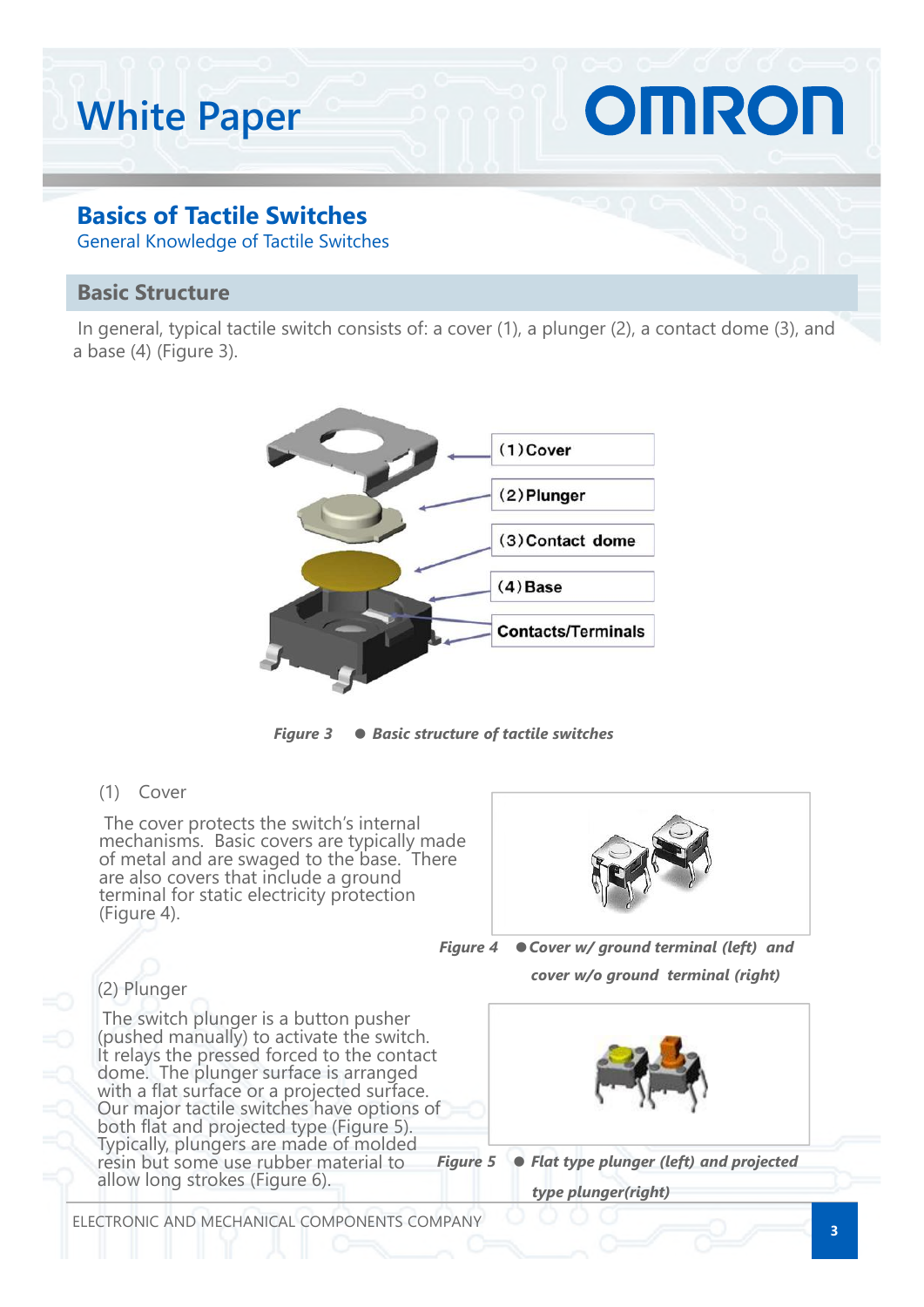

Figure 6 ●Medium-stroke tactile switch using a rubber plunger

The contact dome generates the click feel and also acts as a movable contact. The dome reverses its shape when a certain operating force is applied to the plunger, and electrically connects the two fixed contacts to power operation stroke enabling sharper tactile response. The rubber contact dome, on the other hand, increases the operation stroke, providing a softer tactile response. Figure 6 • Medium-stroke tactile switch using a rubber plune<br>
The contact dome<br>
The contact dome<br>
The contact dome<br>
The contact dome<br>
The contact dome<br>
Secure the strape when a certain operating force is applied<br>
delectric

The base is made of molded resin, and metal contacts and terminals are molded integrally with the base to make up a single component on which all other switch parts are assembled on. Resin material is used to withstand soldering heat. The contacts and<br>terminals are particularly important. The two fixed contacts each connects to the<br>terminals protruding from the base case. These termin